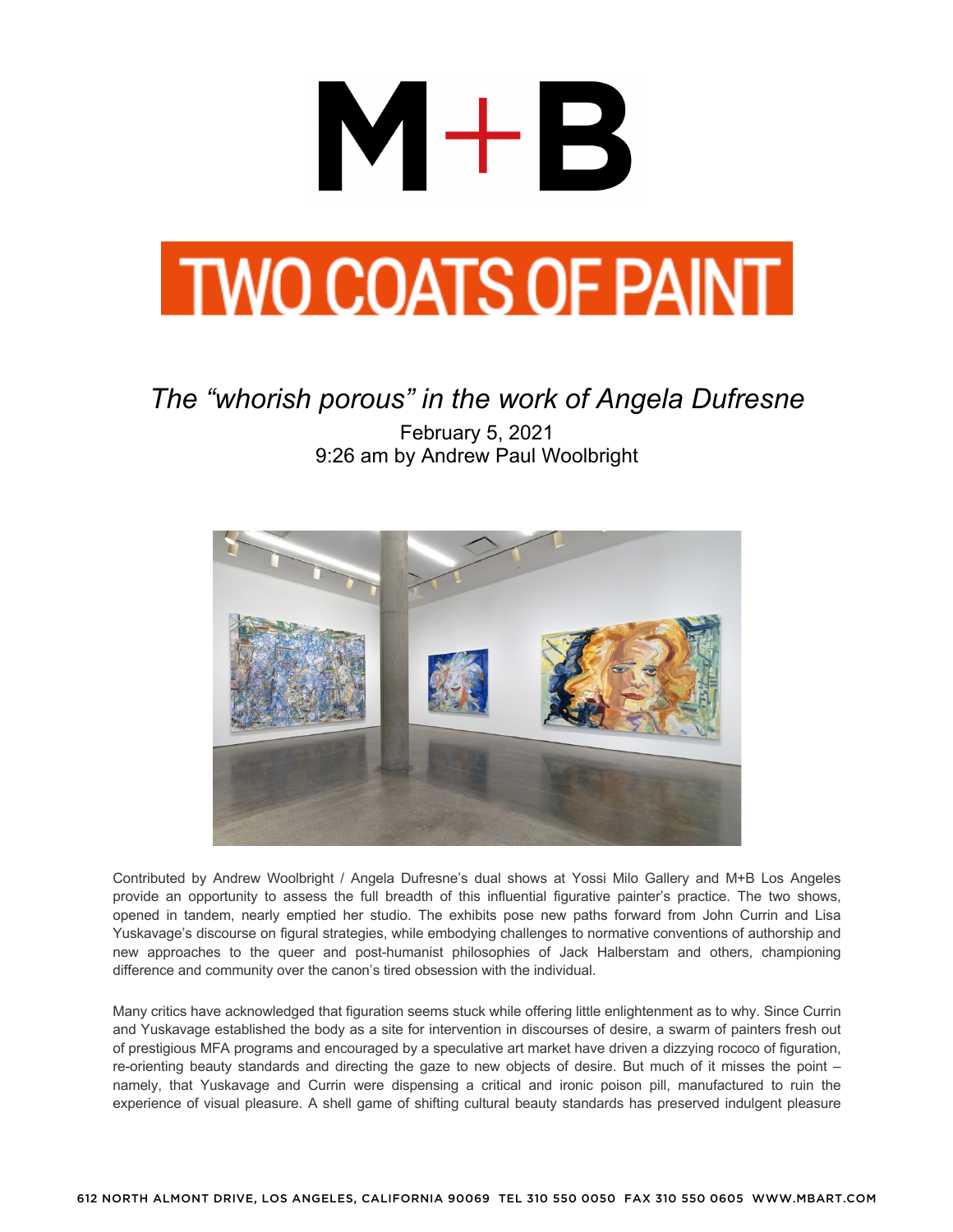# $M+B$

but discarded critical engagement. The perpetual redefinition of beauty merely changes who is deemed beautiful while maintaining the cultural bias that beauty confers value. Figuration has yet to be wrested away from the beauty trap.



Enter Angela Dufresne. Her paintings assemble in the eye, emerging out of abstraction and into representation at the optimal moment while triggering the dissolution of the conventional subject. The background competes with the foreground, causing the whole surface to undulate and flutter. She begins a canvas with curtains of electric hues and completes it in a single marathon session – "one shot." A preliminary drawing establishes line and allows her to paint the image efficiently, coaxing form from the bands of glowing color. The effect is dazzling and spectral, with complexities of human experience floating in and out of the spatial flutter. Dufresne casts the spotlight on people through shocks of radiant color, pulling body parts into the foreground from the neon soup behind. Identity, her method seems to suggest, is as much the crowd you're lost in, the balconies you dance on, the environment you inhabit, as it is just you.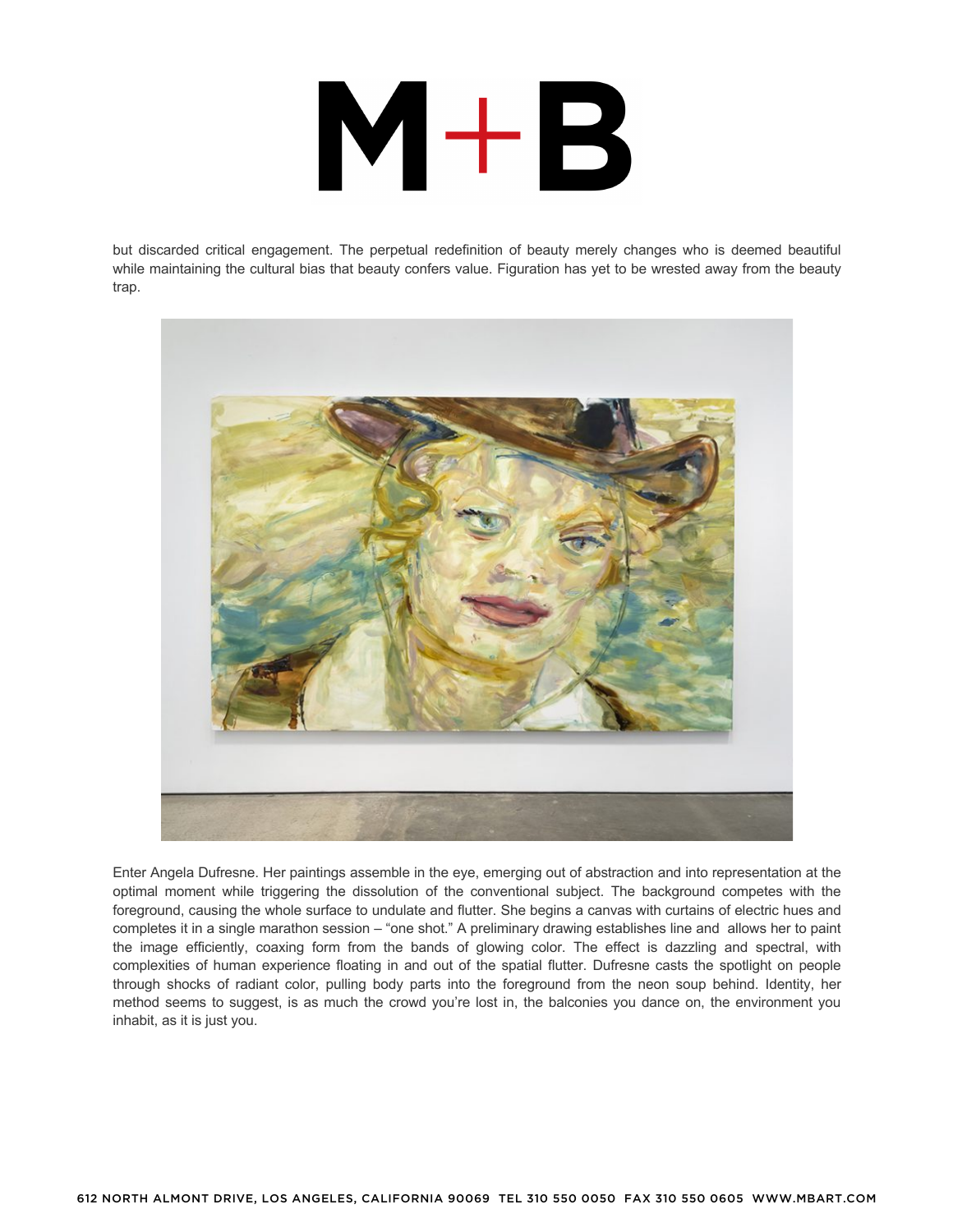# $M+B$

Examinations offers one such crowd scene. Nine feet tall by twelve feet wide, the painting depicts the building of the Collezione Marimotti that Dufresne visited in Italy – her take on Caravaggio's Entombment of Christ. Here, Christ seems adolescent. He is flipped in the opposite direction and handed down to an unaware crowd, which is unwilling or unprepared to catch him. All of the figures are painted calligraphically in rich metallic blue, manganese or cobalt, and together churn like a tornado up and around the sides of the canvas. A reach-around on the left side of the painting is mimicked in the center, where a young boy can be seen delving into a nurse's pocket. To the right, a stunningly painted lawn mower could be interpreted as a ribald euphemism just as easily as a reminder of a domestic chore.

The show at M+B provides an even more stark challenge to the liberal subject through Dufresne's forthright transgression of authorship. "Angela Dufresne as William E Jones' Painting Bottom" features 22 collaborative works between Dufresne and Jones. Jones would send a title or prompt for Dufresne to paint, and the two of them would communicate back and forth during the creative process. Having spoken through films and characters and then through the mob and the crowd, in this series she adopts the even more radical strategy of outsourcing her subject matter and casting the voice of someone else through the work.



Throughout Dufresne's career Gena Rowlands has remained an avatar. But Dufresne has noted a reciprocal relationship. Referring to Rowlands' speech at the Governors Awards, Dufresne noted that "she speaks of living more than one life, enacting other lives through the text of others – other languages… She is my avatar, yes. But I am hers as well. And I'm definitely William's in the show out there. Letting him guide me through his writing." In Examinations, a figure that looks like a cross between Rowlands and Dufresne functions as an anchor to the swarming composition, in which children are being examined and led up a staircase in a procession of entombments. She looks straight at us, up from her book, neither aloof nor shocked, challenging us to see as unflinchingly as she can. In Neon Bible, Rowlands is about to sing, her neck tilted in anticipation. The musicians behind her are still talking with one another,